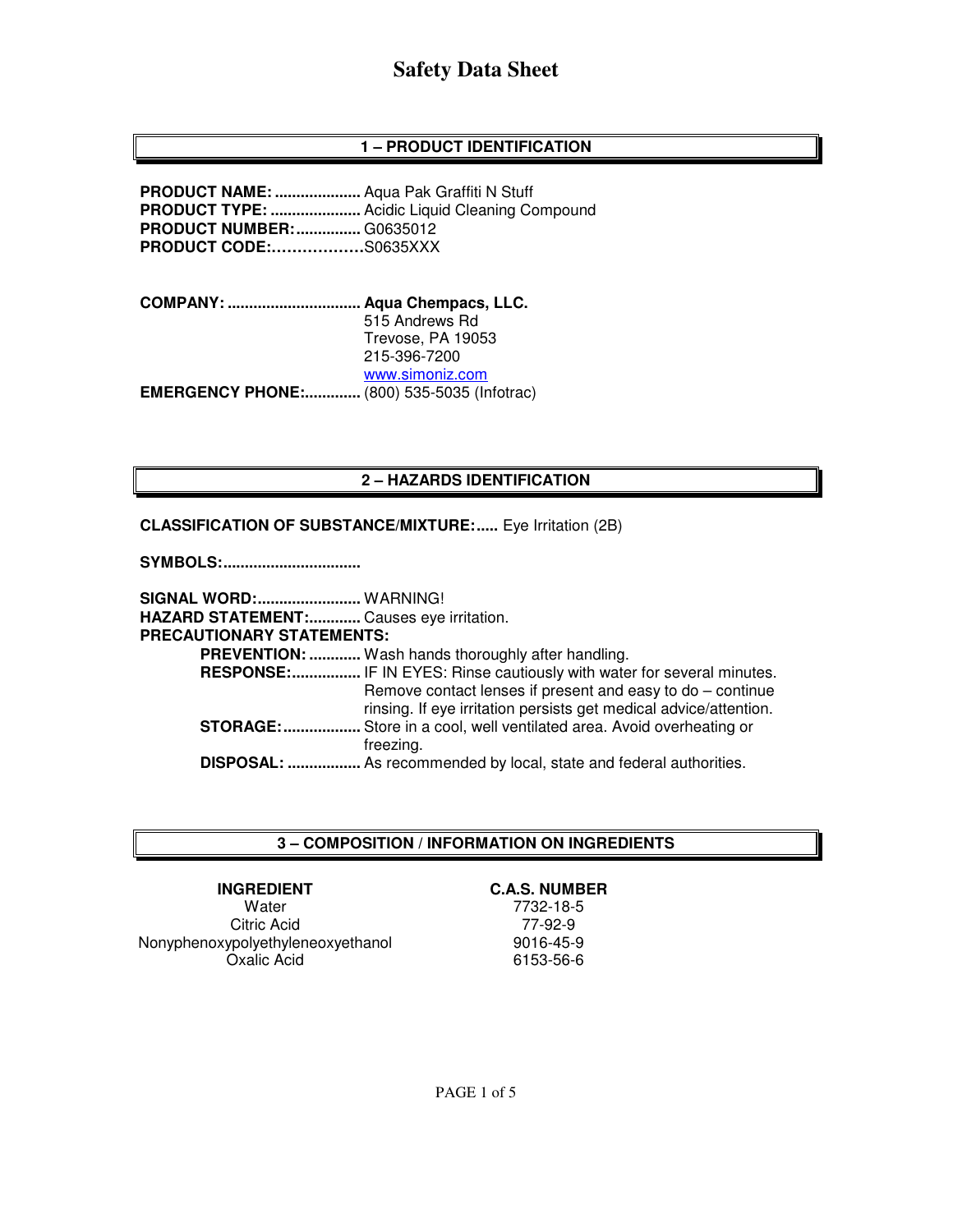# **4 – FIRST-AID MEASURES**

|                        | <b>BREATHING (INHALATION):</b> If victim shows signs of discomfort or irritation, remove to fresh<br>air. If symptoms persist, get immediate medical attention.                                  |
|------------------------|--------------------------------------------------------------------------------------------------------------------------------------------------------------------------------------------------|
|                        | <b>SWALLOWING (INGESTION):.</b> DO NOT INDUCE VOMITING! Drink a large quantity of water or<br>milk. Do not attempt to give liquids to an unconscious person.<br>Get immediate medical attention! |
| <b>EYES: </b>          | Flush eyes with a large quantity of fresh water for at least 15<br>minutes. If irritation persists, consult a physician.                                                                         |
| <b>SKIN (DERMAL): </b> | Flush from skin and clothing with large amounts of fresh water. If<br>irritation persists, consult physician. Wash contaminated clothing<br>before wearing.                                      |

# **5 – FIRE-FIGHTING MEASURES**

**FLASHPOINT: ...........................** This product is non-flammable. **EXTINGUISHING MEDIA: .........** This product is non-flammable. Use extinguishing media suitable for materials already burning. **SPECIAL FIRE FIGHTING PROCEDURES: ............** Firefighters working in areas where this product is present should be equipped with an approved, fully enclosed SCBA. **UNUSUAL FIRE AND EXPLOSION HAZARDS: ......** None known.

# **6 – ACCIDENTAL RELEASE MEASURES**

|                       | <b>SPILL PROCEDURES: </b> Dike to prevent spillage into streams or sewer systems. Consult |
|-----------------------|-------------------------------------------------------------------------------------------|
|                       | local, state and federal authorities.                                                     |
| <b>WASTE DISPOSAL</b> | As recommended by local state and federal authorities                                     |

### **WASTE DISPOSAL: .................** As recommended by local, state and federal authorities.

# **7 – HANDLING and STORAGE**

| freezing.                                                                      |
|--------------------------------------------------------------------------------|
| <b>HANDLING:</b> Do not place this product in an unmarked container. Avoid eye |
| contact. Spilled material is slippery.                                         |

# **8 – EXPOSURE CONTROLS / PERSONAL PROTECTION**

**RESPIRATORY PROTECTION: Not usually needed. Vapors not normally harmful.** PROTECTIVE CLOTHING:....... Special protection not usually needed. Wear eye protection if product is likely to splash. **ADDITIONAL MEASURES: ......** Do not place this product in an unmarked container. Avoid eye contact. Spilled material is slippery.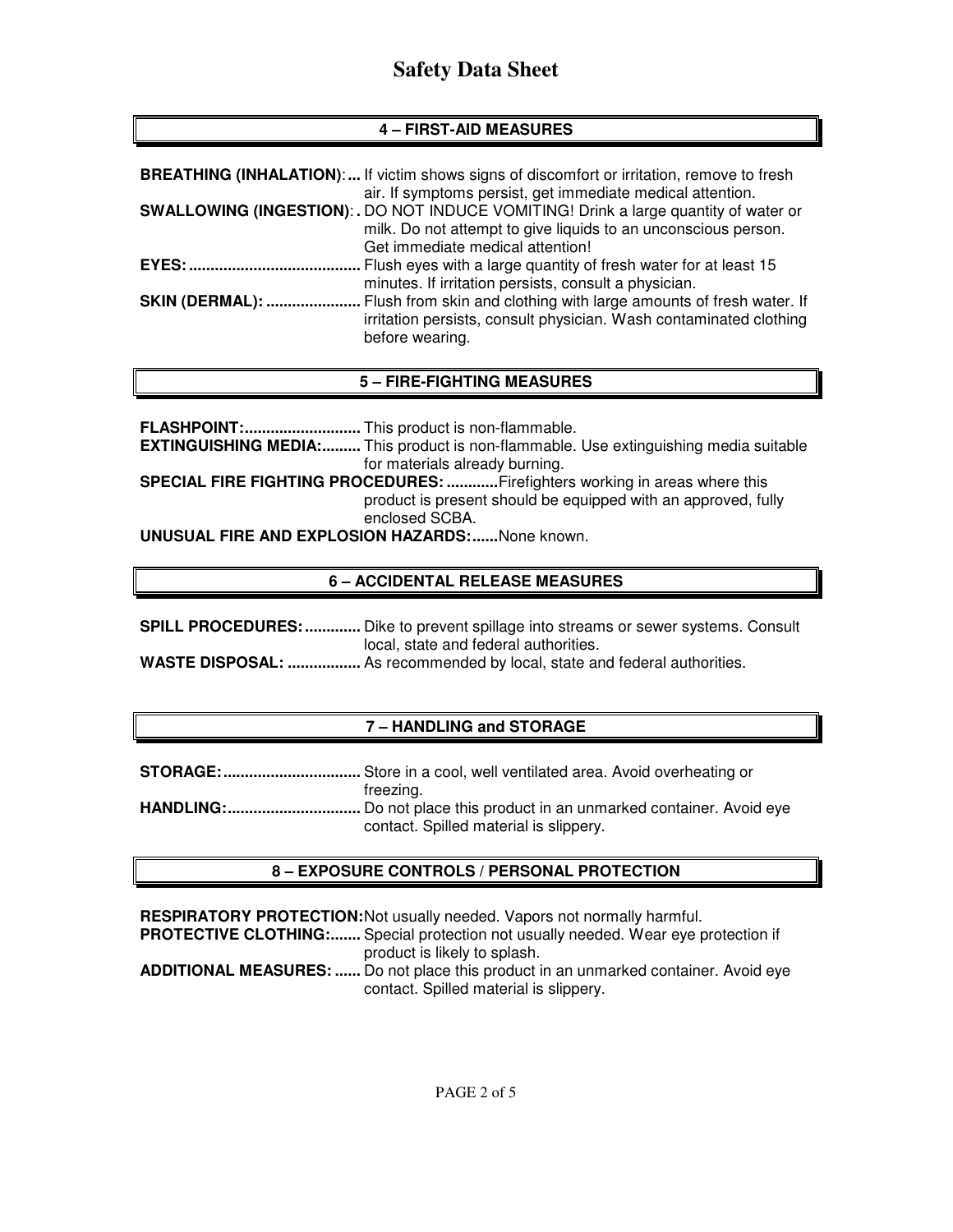#### **INGREDIENT C.A.S. NUMBER PEL**

**Water** Citric Acid Nonylphenoxypolyethyleneoxyethanol Oxalic Acid

7732-18-5 77-92-9 6016-45-9 6153-56-6 No limits established No limits established No limits established 1 mg/m3 PEL

### **9 – PHYSICAL / CHEMICAL PROPERITES**

**APPEARANCE & ODOR: .........** Blue transparent liquid, cherry scented. **ODOR THRESHOLD: ...............** N/A **pH: .............................................** Less than 1.0 **MELTING POINT: .....................** 210 degrees F. **FREEZING POINT: ...................** N/A **BOILING POINT:.......................** 210 degrees F. **BOILING POINT RANGE:......... N/A FLASHPOINT: ...........................** This product is non-flammable. **EVAPORATION RATE:.............. N/A FLAMMABILITY (solid/gas):....** N/A **EXPLOSION LIMITS: ................** N/A **VAPOR PRESSURE: ................** N/A **VAPOR DENSITY (AIR=1): .......** N/A **SPECIFIC GRAVITY: ................** Greater than 1. **SOLUBILITY IN WATER: .........** Completely soluble. **PARTITION COEFFICIENT: .....** N/A **AUTO-IGNITION TEMPERATURE: ..........................** N/A **DECOMPOSITION TEMPERATURE: ......................** N/A **VISCOSITY: ..............................** Water thin

### **10 – STABILITY and REACTIVITY**

**STABILITY: ...............................** Stable under normal conditions. **HAZARDOUS DECOMP.: .........** This product not known to polymerize. **INCOMPATIBILITY: ..................** Do not mix with other chemicals.

# **11 – TOXICOLOGICAL INFORMATION**

**ROUTE(S) OF ENTRY: .............** Ingestion. Not likely to be inhaled in dangerous amounts. **LISTED CARCINOGEN: ...........** None over 0.1%. **MEDICAL CONDITION AGGRAVATED: ..................** May aggravate pre-existing dermatitis. **INHALATION: ............................** Not likely to be inhaled in hazardous amounts. Maintain adequate ventilation in the work area. **INGESTION: ..............................** This material can cause irritation to the stomach and esophagus if ingested.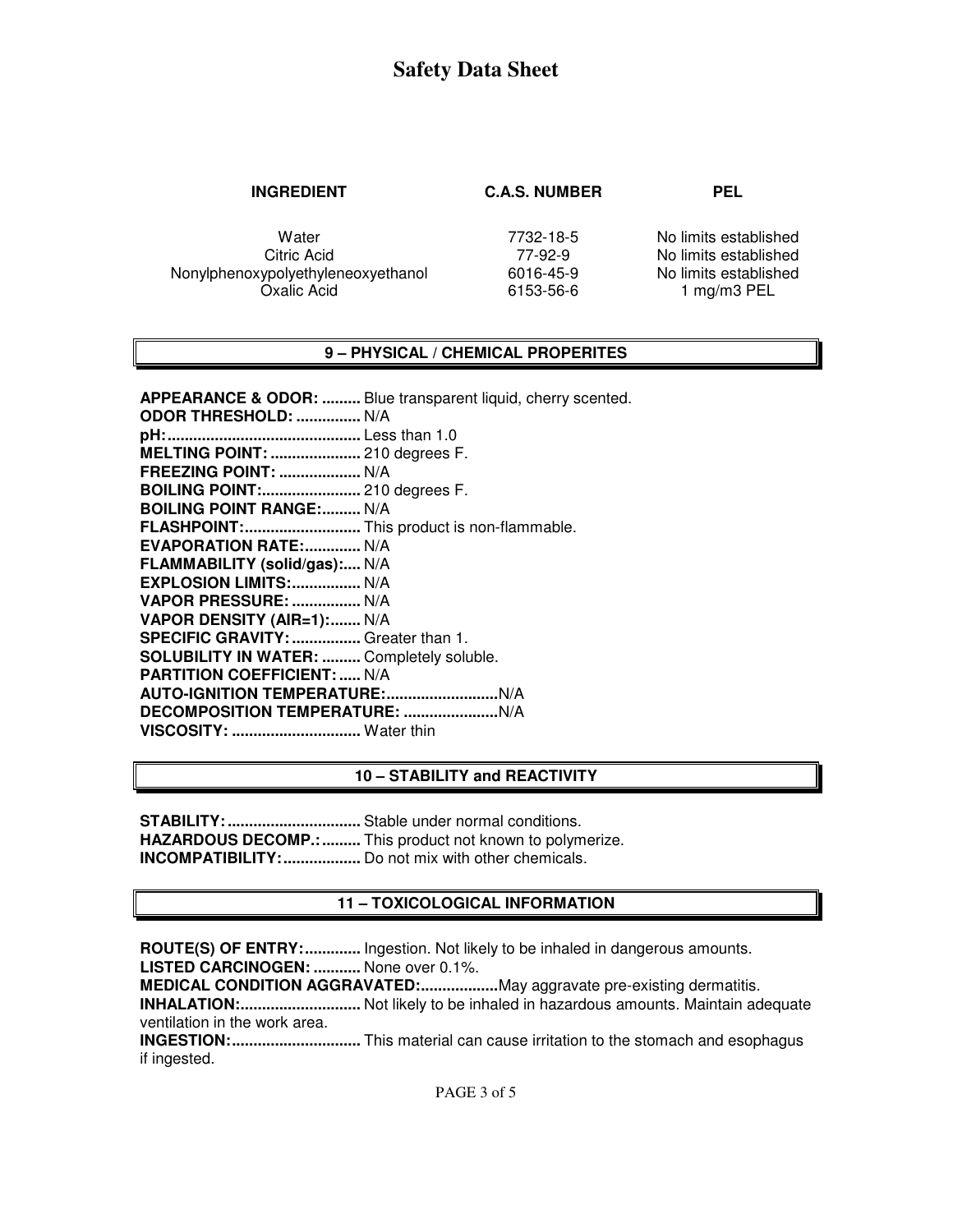**EYES: ........................................** May cause eye irritation. **SKIN (DERMAL): .......................** Not likely to irritate. Prolonged exposure to undiluted product may cause irritation. **ACUTE TOXICITY\* (ORAL):…… .............................** >2000 mg/kg **ACUTE TOXICITY\* (DERMAL):.. .............................** >2000 mg/kg **ACUTE TOXCITY\* (INHALATION): ..................................** > 20,000 ppm V (Gas), > 20 mg/l (Vapor), > 5 mg/l (Dust)

**\***Determined using the additivity formula for mixtures (GHS Purple Book, 3.1.3.6)

## **12 – ECOLOGICAL INFORMATION**

### **ENVIRONMENTAL FATE AND DISTRIBUTION:** N/A

### **13 –DISPOSAL CONSIDERATIONS**

**WASTE DISPOSAL: .................** As recommended by local, state and federal authorities.

## **14 – TRANSPORTATION INFORMATION**

**PROPER SHIPPING NAME:..... Not D.O.T. regulated. HAZARD CLASS: ...................... UN/NA NUMBER: ..................... PACKAGING GROUP :.............** 

# **15 - REGULATIONS**

Contents of this MSDS comply with the OSHA Hazard Communication Standard 29CFR 1910.1200

### **16 – OTHER INFORMATION**

**NFPA HEALTH: ........................** 1 **NFPA FLAMMABILITY: ............** 0 **NFPA REACTIVITY: ..................** 0 **NFPA OTHER: ..........................** None

**ADDITIONAL: ............................** The information contained in this SDS is based on the data available to us from sources we believe to be reliable. No warranty or guaranty expressed or implied is made regarding the accuracy of this data or the results obtained from the reliance on this data. The manufacturer assumes no responsibility for injury from the use of this product. Be safe- read this product safety information and pass it on to all persons who may be exposed to this product. Federal law requires it. This product and/or all of its